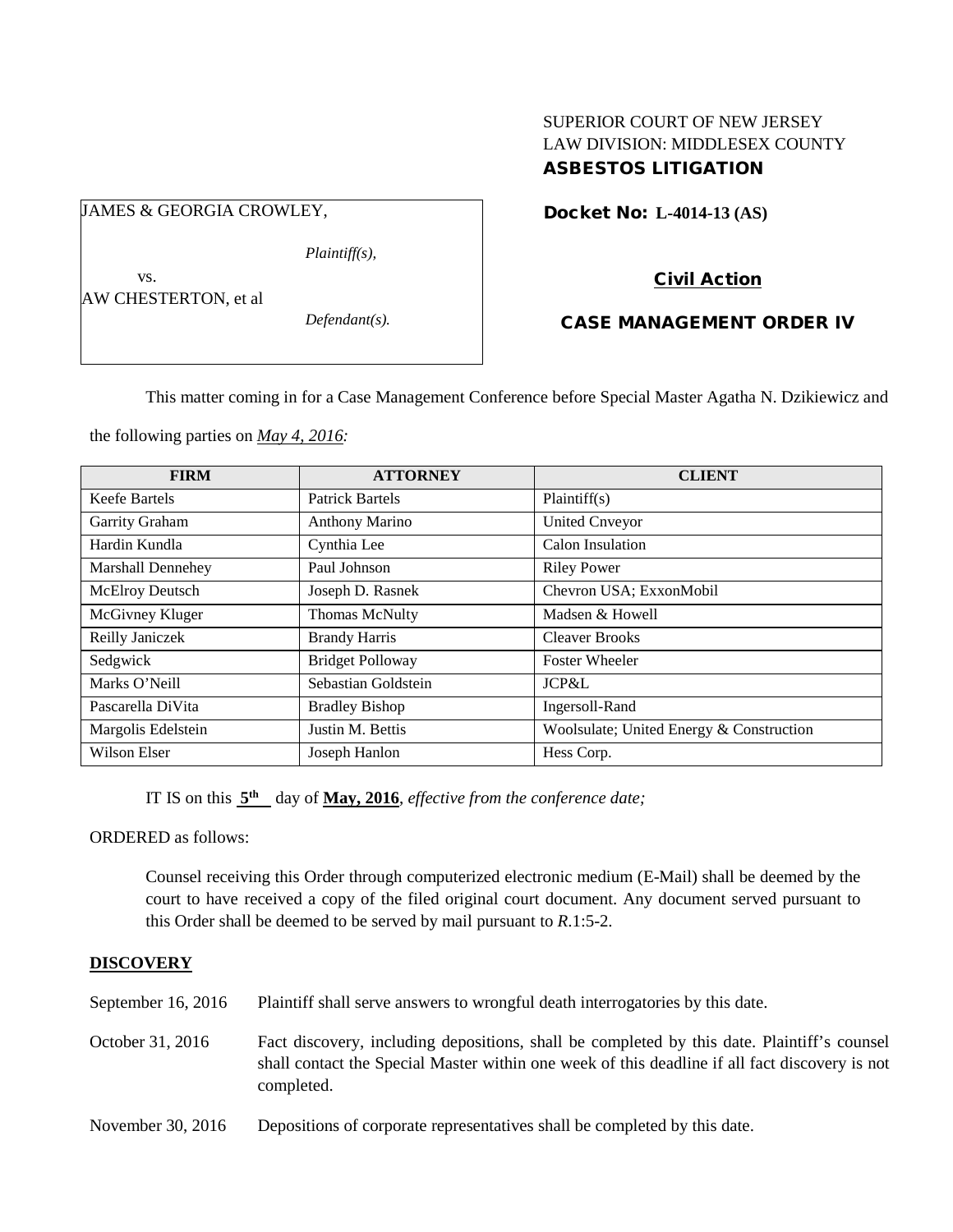## **EARLY SETTLEMENT**

December 9, 2016 Settlement demands shall be served on all counsel and the Special Master by this date.

## **SUMMARY JUDGMENT MOTION PRACTICE**

| December 23, 2016 | Plaintiff's counsel shall advise, in writing, of intent not to oppose motions by this |
|-------------------|---------------------------------------------------------------------------------------|
|                   | date.                                                                                 |

- January 6, 2017 Summary judgment motions shall be filed no later than this date.
- February 3, 2017 Last return date for summary judgment motions.

## **MEDICAL DEFENSE**

- June 30, 2016 Defendants shall forward medical authorizations to plaintiff's counsel by this date.
- September 16, 2016 Plaintiff shall serve executed medical authorizations by this date.
- September 16, 2016 Plaintiff shall serve medical expert reports by this date.
- September 16, 2016 Upon request by defense counsel, plaintiff is to arrange for the transfer of pathology specimens and x-rays, if any, by this date.
- April 21, 2017 Defendants shall identify its medical experts and serve medical reports, if any, by this date. **In addition, defendants shall notify plaintiff's counsel (as well as all counsel of record) of a joinder in an expert medical defense by this date.**

## **LIABILITY EXPERT REPORTS**

- March 3, 2017 Plaintiff shall identify its liability experts and serve liability expert reports or a certified expert statement by this date or waive any opportunity to rely on liability expert testimony.
- April 21, 2017 Defendants shall identify its liability experts and serve liability expert reports, if any, by this date or waive any opportunity to rely on liability expert testimony.

## **EXPERT DEPOSITIONS**

May 12, 2017 Expert depositions shall be completed by this date. To the extent that plaintiff and defendant generic experts have been deposed before, the parties seeking that deposition in this case must file an application before the Special Master and demonstrate the necessity for that deposition. To the extent possible, documents requested in a deposition notice directed to an expert shall be produced three days in advance of the expert deposition. The expert shall not be required to produce documents that are readily accessible in the public domain.

## **PRE-TRIAL AND TRIAL**

August 17, 2016 The settlement conference previously scheduled on this date is **cancelled**.

\_\_\_\_\_\_\_\_\_\_\_\_\_\_\_\_\_\_\_\_\_\_\_\_\_\_\_\_\_\_\_\_\_\_\_\_\_\_\_\_\_\_\_\_\_\_\_\_\_\_\_\_\_\_\_\_\_\_\_\_\_\_\_\_\_\_\_\_\_\_\_\_\_\_\_\_\_\_\_\_\_\_\_\_\_\_\_\_\_\_\_\_\_\_\_\_\_\_\_\_\_\_\_\_\_\_\_\_\_\_